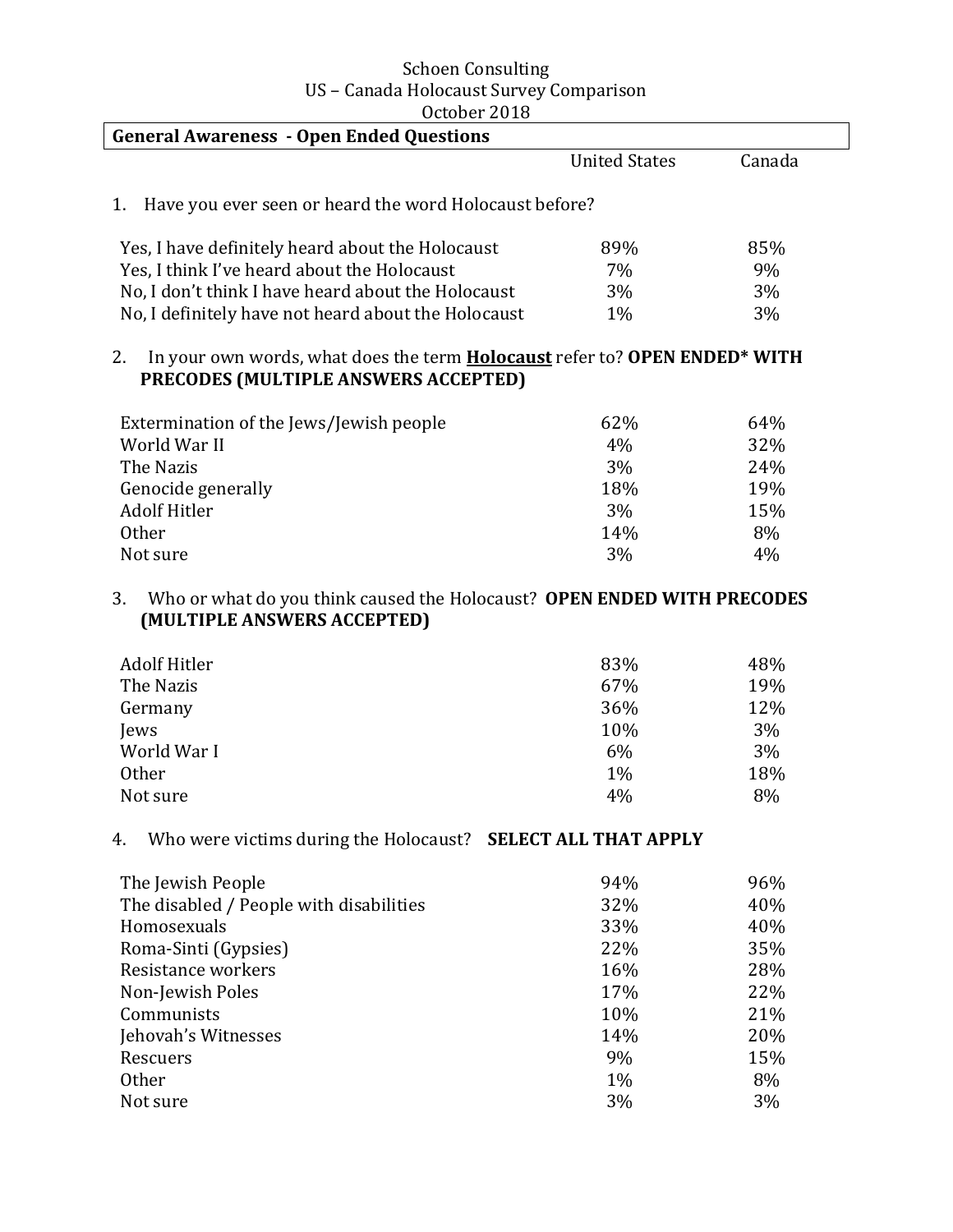United States Canada

5. In which country or countries did the Holocaust take place? **SELECT ALL THAT APPLY** 

| Germany                    | 84% | 81% |
|----------------------------|-----|-----|
| Poland                     | 37% | 43% |
| Europe                     | 24% | 36% |
| Austria                    | 27% | 28% |
| France                     | 19% | 28% |
| Hungary                    | 17% | 24% |
| The Netherlands (Holland)  | 15% | 23% |
| Belgium                    | 14% | 19% |
| Ukraine                    | 8%  | 16% |
| Former Yugoslavia          | 10% | 15% |
| Latvia                     | 6%  | 14% |
| Estonia                    | 5%  | 13% |
| Denmark                    | 9%  | 12% |
| Lithuania                  | 5%  | 12% |
| <b>Former Soviet Union</b> | 8%  | 11% |
| North Africa               |     | 4%  |
| Canada                     |     |     |
| The United States          | 1%  |     |
| Australia                  | 1%  |     |
| South Africa               |     |     |
| All of the above           | 2%  | 3%  |
| Other                      |     | 2%  |
| Not sure                   | 4%  | 4%  |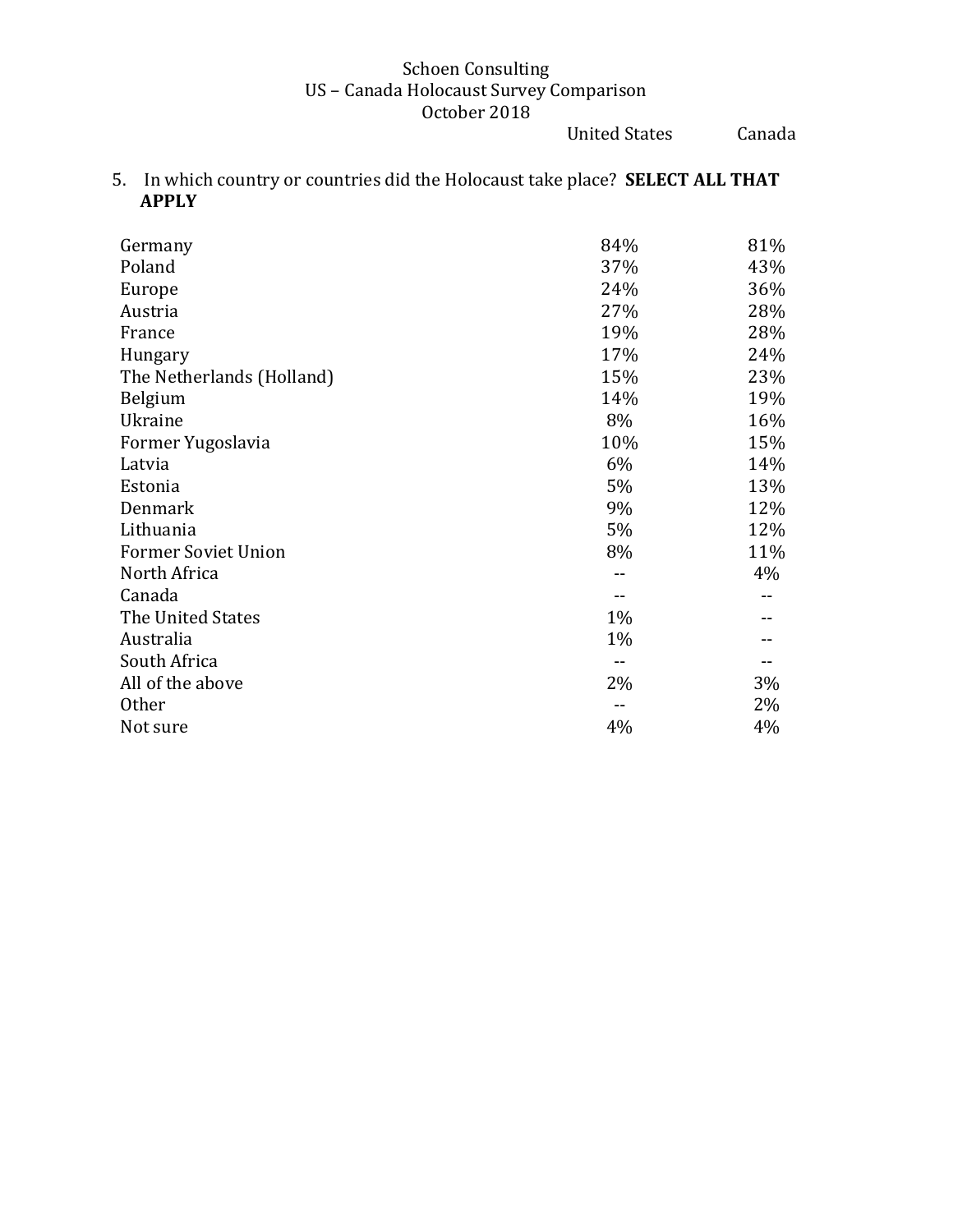United States Canada

### 6. From what you know or have heard, what was Auschwitz? OPEN ENDED WITH **PRECODES** [MULTIPLE RESPONSES ACCEPTED]

| Concentration camp       | 40%             | 53% |
|--------------------------|-----------------|-----|
| Death/extermination camp | 23%             | 32% |
| Forced labor camp        | $1\%$           | 3%  |
| Other incorrect response | 21 <sup>%</sup> | 12% |
| Not sure                 | <b>20%</b>      | 12% |

## 7. Okay, and have you ever heard of "The Final Solution" before?

| Yes, I have definitely heard of the Final Solution | 34% | 31% |
|----------------------------------------------------|-----|-----|
| Yes, I think I've heard of the Final Solution      | 7%  | 8%  |
| I have heard of it generally but not sure what it  | 14% | 10% |
| means                                              |     |     |
| No, I don't think I have heard of it before        | 21% | 22% |
| No, I definitely have not heard of it before       | 14% | 20% |
| I'm not sure if I've heard of it or not            | 10% | 9%  |

8. With which of the wars listed below is the Holocaust closely associated with?

| World War II    | 67%   | 78%   |
|-----------------|-------|-------|
| World War I     | 17%   | 8%    |
| The Civil War   | $1\%$ | 2%    |
| The Vietnam War | $1\%$ | 1%    |
| <b>Other</b>    | --    | $- -$ |
| Not sure        | 14%   | 11%   |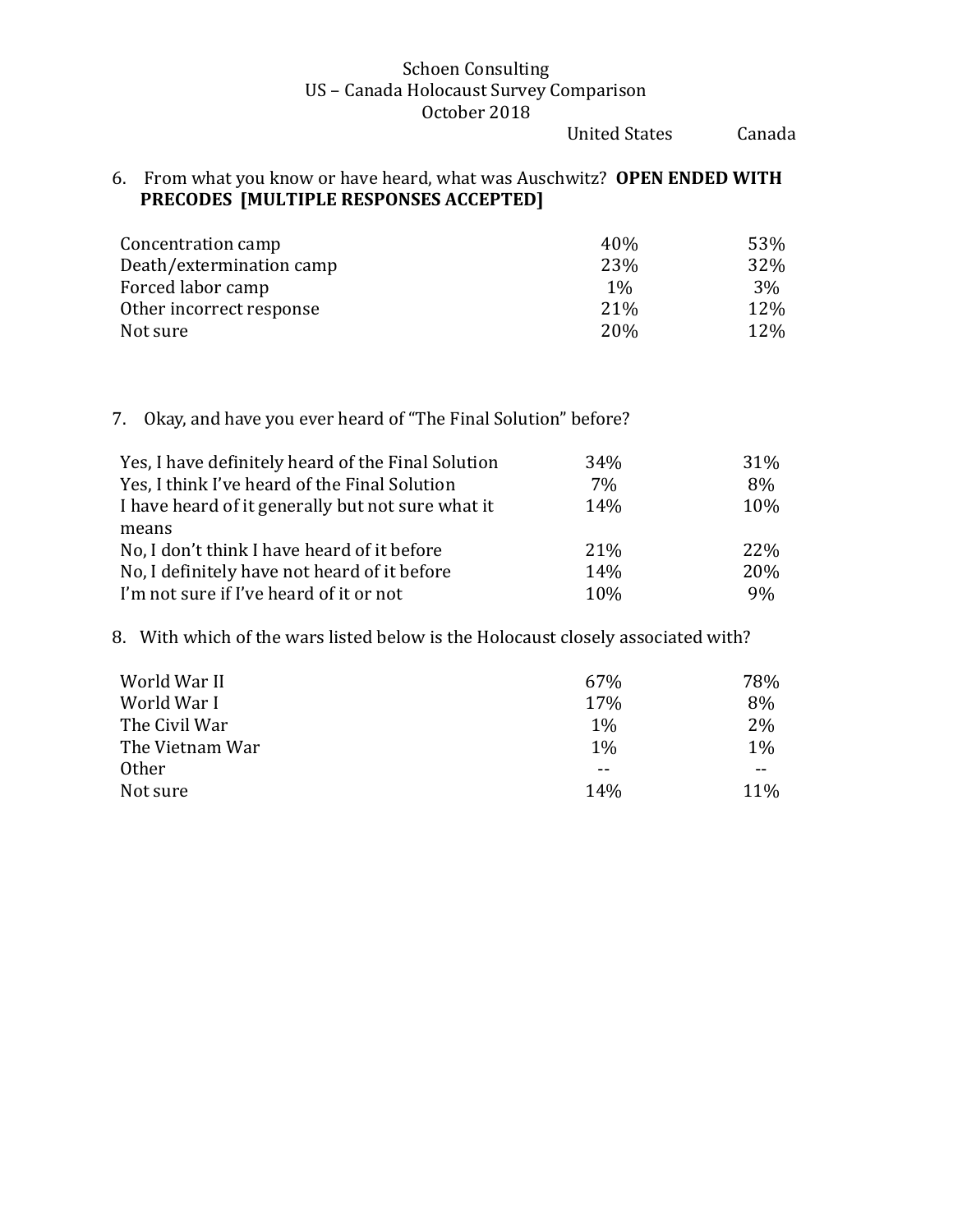| <b>Familiarity with Key Holocaust Figures</b>                                                                                                                                   |                      |        |  |
|---------------------------------------------------------------------------------------------------------------------------------------------------------------------------------|----------------------|--------|--|
|                                                                                                                                                                                 | <b>United States</b> | Canada |  |
| 9.<br>First, when you think about the Holocaust who is the person or people who FIRST<br>come to mind for you? OPEN ENDED WITH PRECODES [MULTIPLE RESPONSES<br><b>ACCEPTED]</b> |                      |        |  |
| Adolf hitler                                                                                                                                                                    | 65%                  | 58%    |  |
| Jews                                                                                                                                                                            | 26%                  | 27%    |  |
| The Nazis                                                                                                                                                                       | 8%                   | 7%     |  |
| Germans                                                                                                                                                                         | 5%                   | 4%     |  |
| Heinrich Himmler                                                                                                                                                                | 1%                   | 2%     |  |
| Anne Frank                                                                                                                                                                      | 4%                   | 2%     |  |
| Adolf Eichmann                                                                                                                                                                  | $1\%$                | 1%     |  |
| Oskar Schindler                                                                                                                                                                 |                      | 1%     |  |
| Joseph Goebbels                                                                                                                                                                 |                      | $1\%$  |  |
| <b>Other</b>                                                                                                                                                                    | 5%                   | 5%     |  |
| Not sure                                                                                                                                                                        | 1%                   | 7%     |  |

**INTRO:** I will now read you the names of some historical figures who are associated with a particular point in history. For each, please indicate whether or not you are familiar with him or her.

### 10. Adolf Hitler

| <b>TOTAL FAMILIAR</b><br><b>TOTAL NOT FAMILIAR</b> | 97%<br>3% | 94%<br>5% |
|----------------------------------------------------|-----------|-----------|
| Very familiar                                      | 61%       | 56%       |
| Familiar                                           | 36%       | 38%       |
| Not very familiar                                  | 3%        | 3%        |
| Not at all familiar                                |           | 2%        |
| Not sure                                           |           | $1\%$     |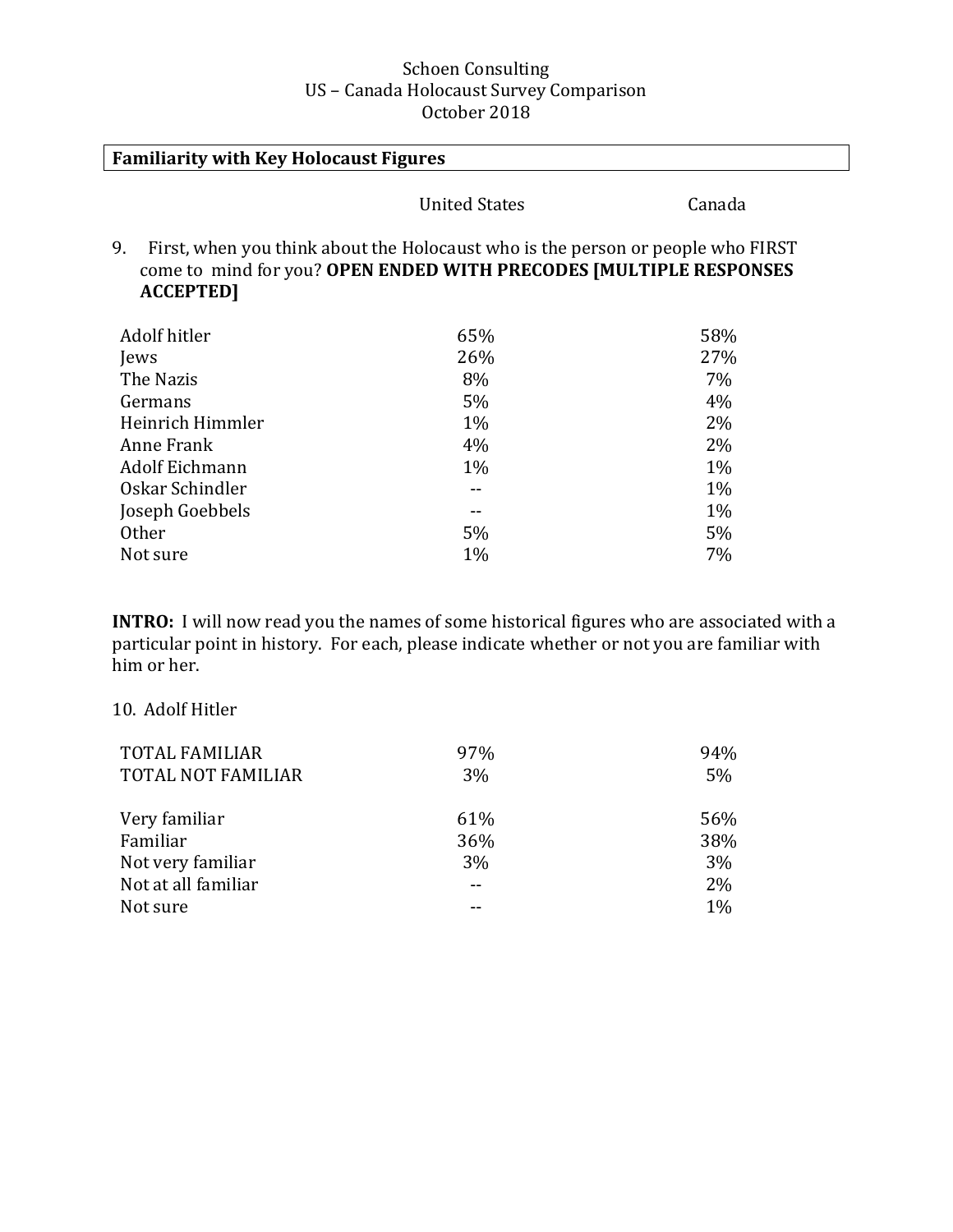| 11. Joseph Goebbels                      |            |            |
|------------------------------------------|------------|------------|
| <b>TOTAL FAMILIAR</b>                    | 46%        | 43%        |
| <b>TOTAL NOT FAMILIAR</b>                | 49%        | 54%        |
| Very familiar                            | 22%        | 14%        |
| Familiar                                 | 24%        | 29%        |
| Not very familiar                        | 20%        | 18%        |
| Not at all familiar<br>Not sure          | 29%<br>5%  | 36%<br>3%  |
| 12. Heinrich Himmler                     |            |            |
| <b>TOTAL FAMILIAR</b>                    | 53%        | 50%        |
| <b>TOTAL NOT FAMILIAR</b>                | 43%        | 45%        |
| Very familiar                            | 27%        | 18%        |
| Familiar                                 | 26%        | 32%        |
| Not very familiar                        | 30%        | 22%        |
| Not at all familiar                      | 13%        | 23%        |
| Not sure                                 | 4%         | 5%         |
| 13. Adolf Eichmann                       |            |            |
| <b>TOTAL FAMILIAR</b>                    | 45%        | 37%        |
| <b>TOTAL NOT FAMILIAR</b>                | 45%        | 58%        |
| Very familiar                            | 20%        | 9%         |
| Familiar                                 | 25%        | 28%        |
| Not very familiar<br>Not at all familiar | 24%<br>21% | 28%<br>30% |
| Not sure                                 | 10%        | 5%         |
| 14. Anne Frank                           |            |            |
| <b>TOTAL FAMILIAR</b>                    | 85%        | 76%        |
| <b>TOTAL NOT FAMILIAR</b>                | 15%        | 24%        |
| Very familiar                            | 49%        | 38%        |
| Familiar                                 | 36%        | 38%        |
| Not very familiar<br>Not at all familiar | 13%<br>2%  | 14%        |
| Not sure                                 | --         | 10%<br>--  |
|                                          |            |            |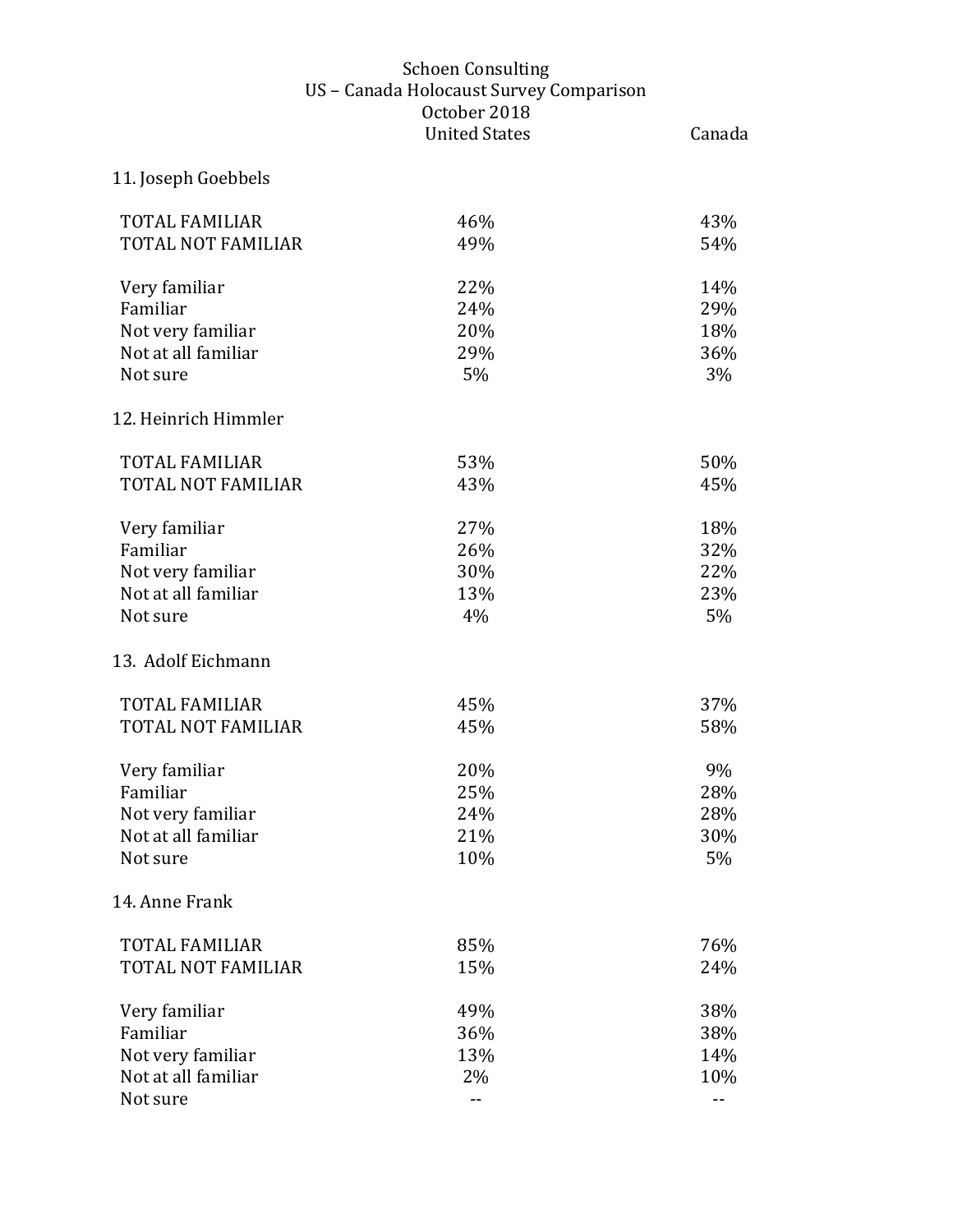# 15. Oskar Schindler

| <b>TOTAL FAMILIAR</b> | 54% | 55% |
|-----------------------|-----|-----|
| TOTAL NOT FAMILIAR    | 44% | 42% |
| Very familiar         | 20% | 18% |
| Familiar              | 34% | 37% |
| Not very familiar     | 25% | 21% |
| Not at all familiar   | 19% | 21% |
| Not sure              | 2%  | 3%  |
| 16. Elie Wiesel       |     |     |
| <b>TOTAL FAMILIAR</b> | 42% | 23% |
| TOTAL NOT FAMILIAR    | 54% | 71% |
| Very familiar         | 18% | 7%  |
| Familiar              | 24% | 16% |
| Not very familiar     | 22% | 29% |
| Not at all familiar   | 32% | 42% |
| Not sure              | 4%  | 6%  |
|                       |     |     |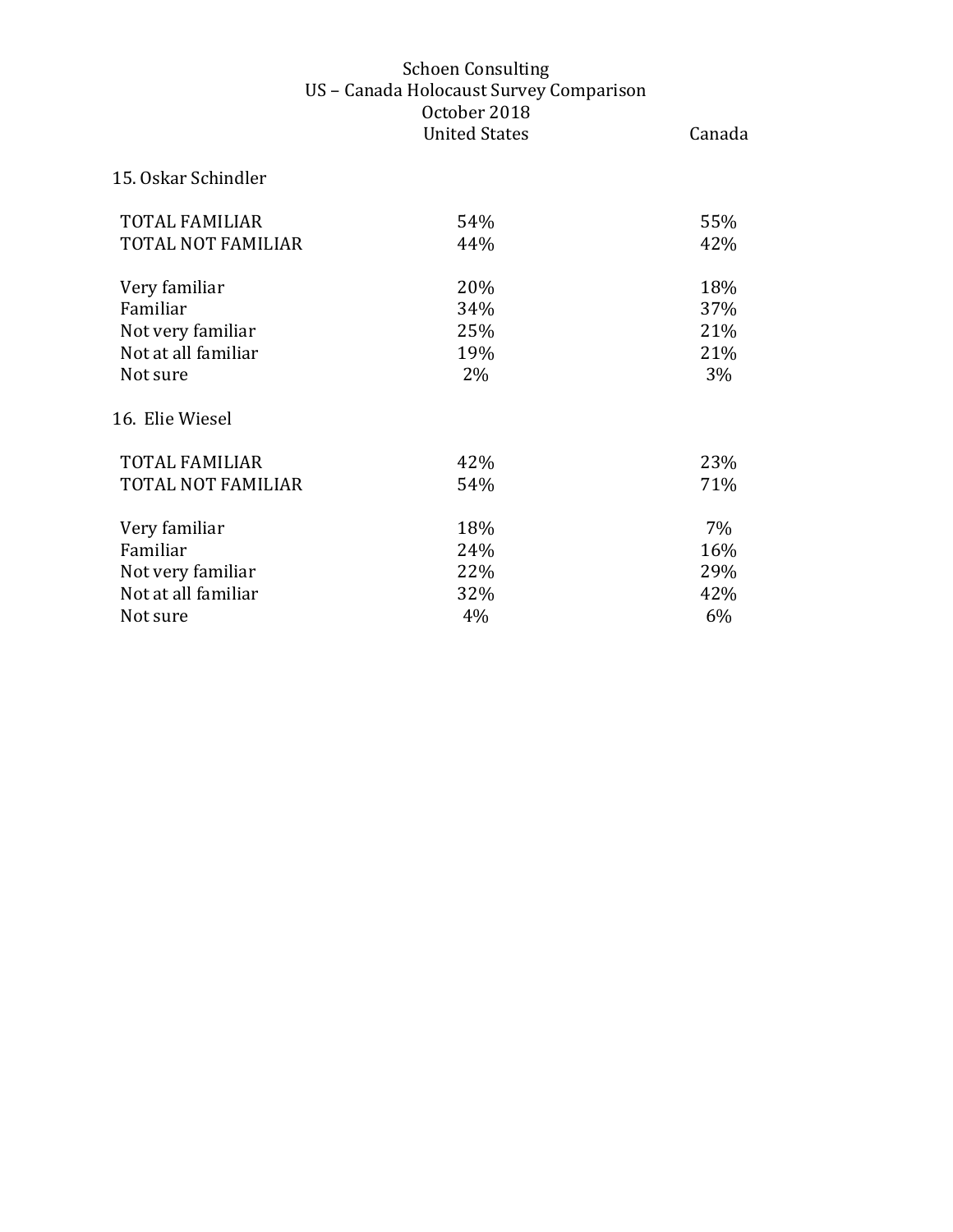# The Final Solution & Crimes Against the Jewish People

# United States Canada

17. **Approximately** how many Jews were killed during the Holocaust? Please select from the following list:

| 25,000     | 3%  | 1%  |
|------------|-----|-----|
| 100,000    | 10% | 5%  |
| 1 million  | 11% | 8%  |
| 2 million  | 7%  | 9%  |
| 6 million  | 49% | 46% |
| 20 million | 6%  | 7%  |
| Not sure   | 14% | 24% |

18. Okay and how was the Holocaust carried out? **SELECT ALL THAT APPLY** 

| <b>Concentration Camps</b> | 29%   | 27% |
|----------------------------|-------|-----|
| Death Camps                | 36%   | 22% |
| Gassing                    | 22%   | 18% |
| Starvation                 | 19%   | 13% |
| Shooting                   | 12%   | 12% |
| Slave labor camps          | 19%   | 12% |
| Medical experiments        | 12%   | 11% |
| Death marches              | 19%   | 8%  |
| Mobile killing squads      | 9%    | 5%  |
| Ghettos                    | 4%    | 3%  |
| All of the above           | 52%   | 57% |
| <b>Other</b>               |       |     |
| Not sure                   | $1\%$ | 8%  |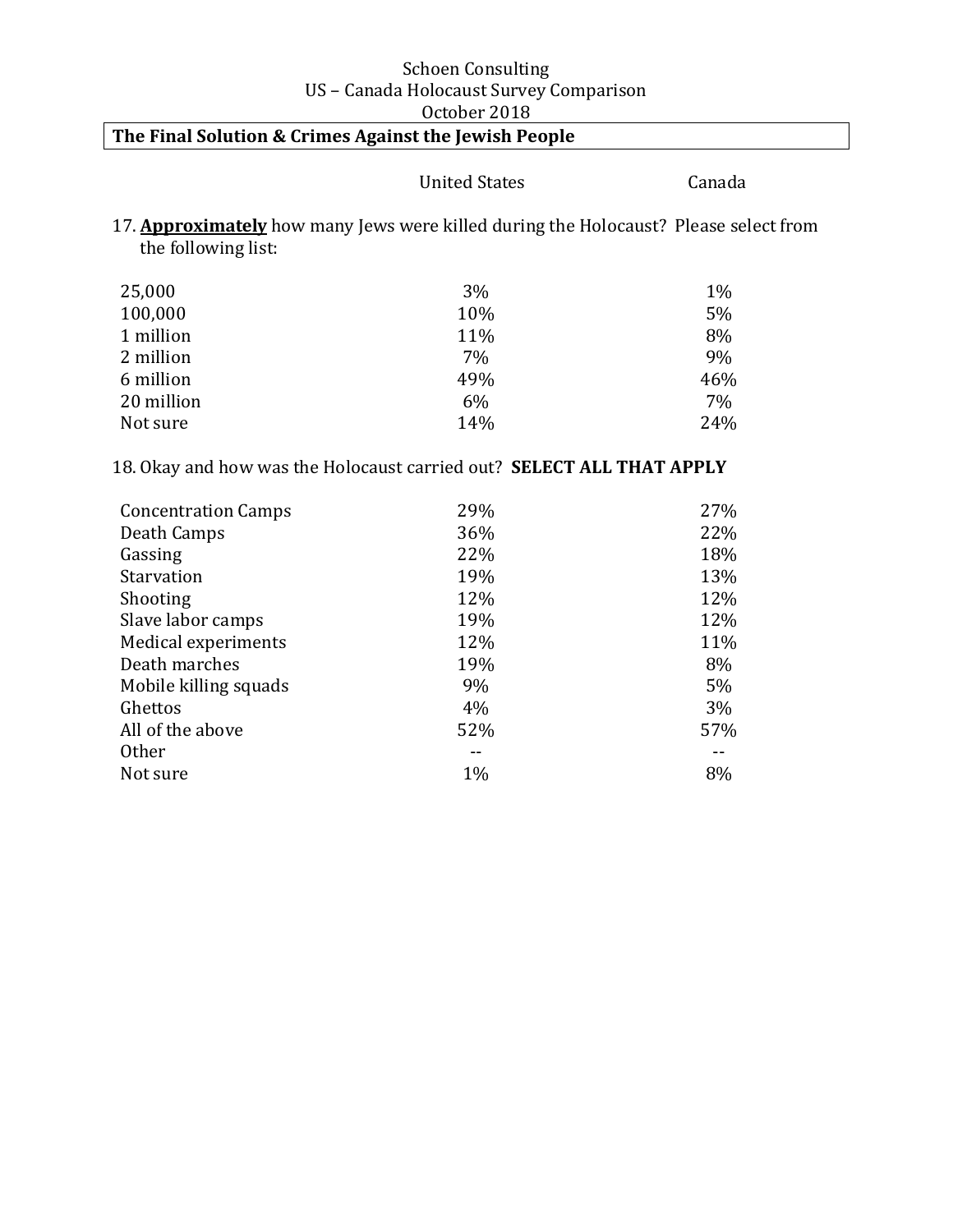19. During the Holocaust, Jews and many others were sent to concentration camps death camps, and ghettos. Can you name any concentration camps, death camps, or ghettos you have heard of? **[OPEN-END]** [MULTIPLE RESPONES ACCEPTED]

| Auschwitz                | 43% | 45% |
|--------------------------|-----|-----|
| Dachau                   | 6%  | 10% |
| Bergen-Belsen            | 2%  | 3%  |
| Warsaw ghetto            | 8%  | 3%  |
| Treblinka                | 10% | 2%  |
| Belzec                   | 1%  | 1%  |
| Chelmno                  | 2%  | 1%  |
| Majdanek                 |     |     |
| Sobibór                  | 2%  |     |
| Krakow ghetto            |     |     |
| Jasenovac                |     |     |
| Other incorrect response | 10% | 6%  |
| Not sure                 | 23% | 43% |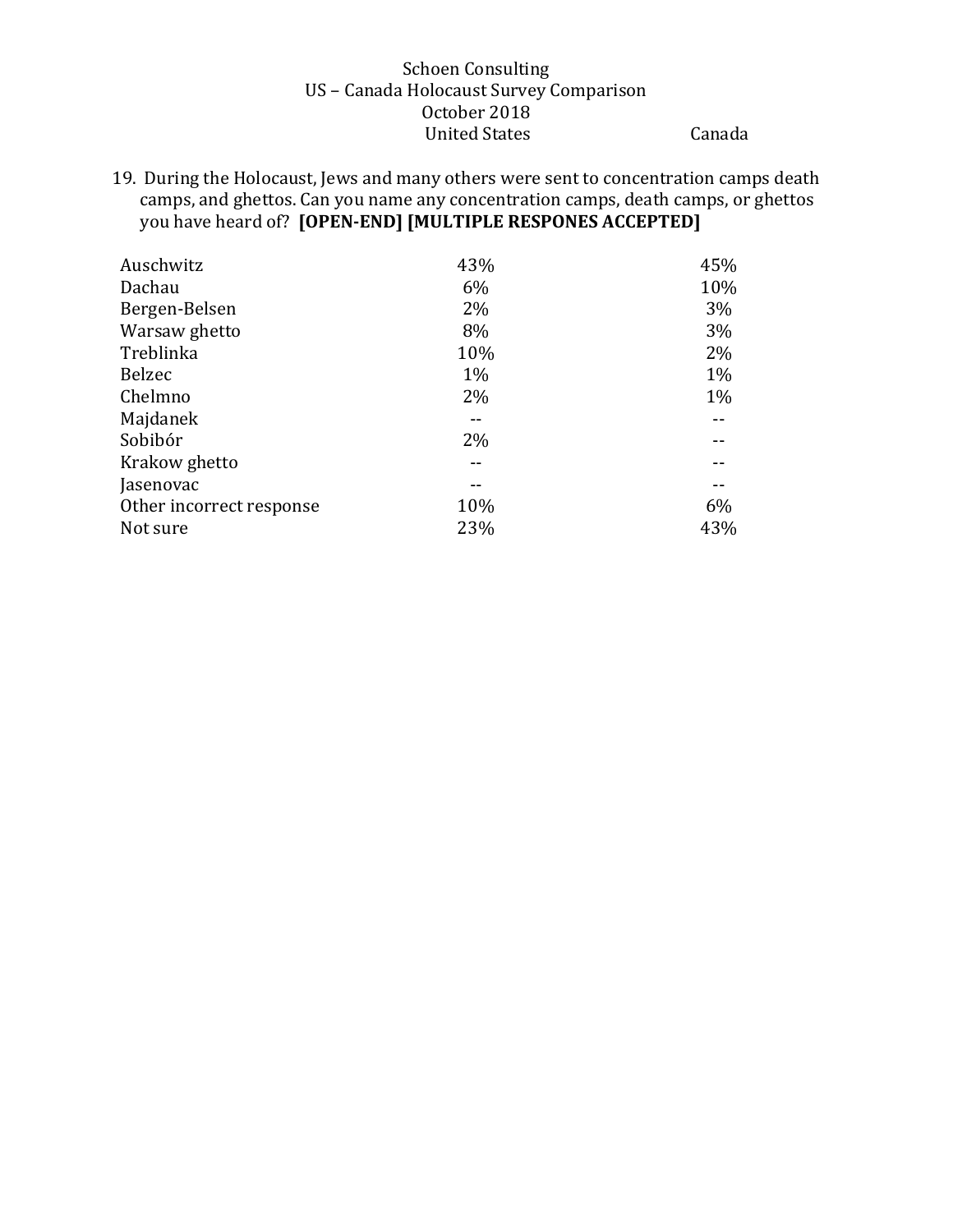| <b>Knowledge of Holocaust Facts</b>                                                                                      |                      |                    |
|--------------------------------------------------------------------------------------------------------------------------|----------------------|--------------------|
|                                                                                                                          | <b>United States</b> | Canada             |
| 20. In which country did the Nazis first come to power? OPEN ENDED WITH PRECODES                                         |                      |                    |
| Germany<br>Other                                                                                                         | 98%<br>$1\%$         | 88%<br>6%          |
| Not sure                                                                                                                 | $1\%$                | 6%                 |
| 21. Who was the leader of Nazi Germany? OPEN ENDED WITH PRECODES                                                         |                      |                    |
| <b>Adolf Hitler</b><br><b>Other</b><br>Not sure                                                                          | 91%<br>3%<br>6%      | 93%<br>$2\%$<br>5% |
| 22. Thinking about the Nazis, did the Nazis persecute just the Jewish people or were other<br>groups persecuted as well? |                      |                    |
| Only Jews were persecuted by the Nazis<br>Other groups were persecuted as well<br>Not sure                               | 34%<br>60%<br>6%     | 27%<br>60%<br>13%  |

23. From what you know, did some local populations in Nazi-occupied Europe collaborate in helping the Nazis, or did they not participate?

> *Collaboration can include the roundup and deportation of Jews to killing centers,* actively participating in the murder of Jews, or committing other atrocities against *Jewish citizens within their own national borders.*

| All local populations collaborated           | 5%              | .5 <sub>%</sub> |
|----------------------------------------------|-----------------|-----------------|
| Most local populations collaborated          | 13%             | <b>20%</b>      |
| Some local populations collaborated          | 47 <sub>%</sub> | 51%             |
| Local populations did not collaborate at all | <b>12%</b>      | 3%              |
| Not sure                                     | 23%             | 21 <sup>%</sup> |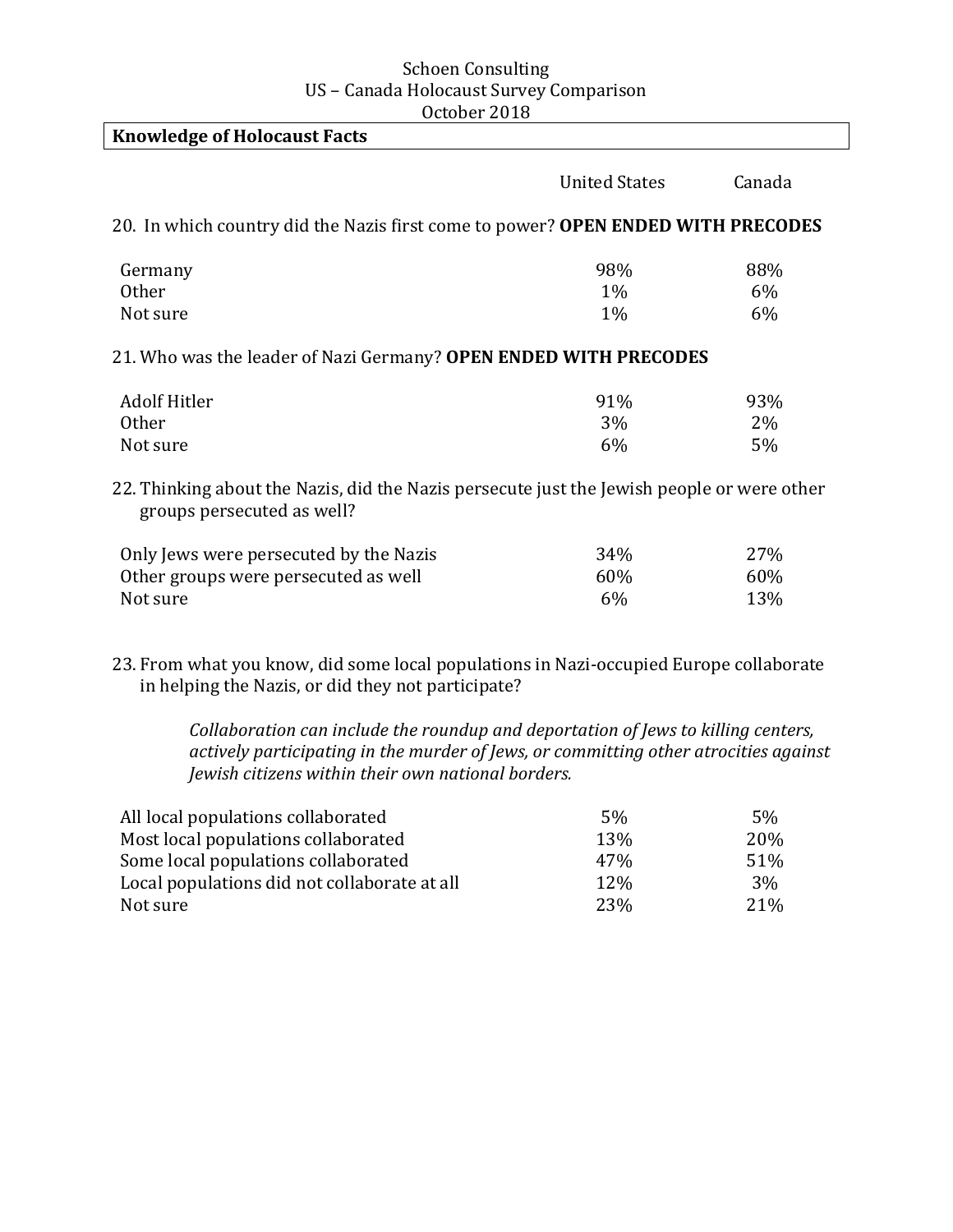United States Canada

24. From what you know, did citizens of Nazi-occupied European countries resist the Nazi occupation during World War II?

> By "resist" we mean non-violent resistance, armed resistance, helping people go *into hiding, forgery of documents and publishing anti-Nazi publications.*

| Yes, most citizens resisted         | 27%             | 18%              |
|-------------------------------------|-----------------|------------------|
| Yes, some citizens resisted         | 62\%            | .55%             |
| No, there was not active resistance | $4\%$           | 6%               |
| Not sure                            | 70 <sub>0</sub> | 2.1 <sup>%</sup> |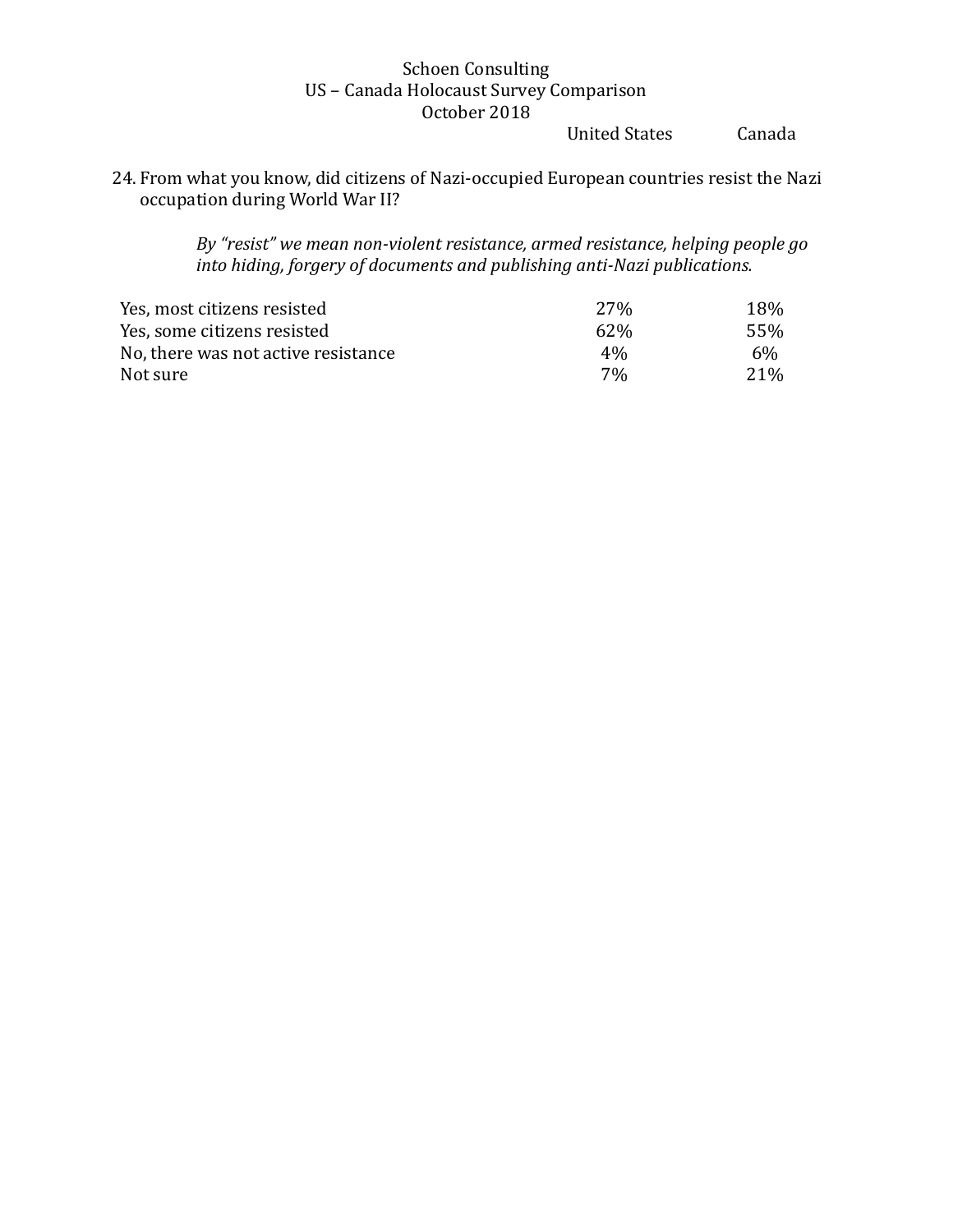| <b>Holocaust Denial</b>                                                                                                                    |                      |        |
|--------------------------------------------------------------------------------------------------------------------------------------------|----------------------|--------|
|                                                                                                                                            | <b>United States</b> | Canada |
| 25. Some believe that the Holocaust did not happen. Do you believe the Holocaust<br>happened?                                              |                      |        |
| Yes, I believe the Holocaust happened                                                                                                      | 96%                  | 93%    |
| No, I do not believe the Holocaust happened                                                                                                | 1%                   | 2%     |
| Not sure                                                                                                                                   | 3%                   | 5%     |
| 26. Which of the following statements comes closest to your views about the Holocaust in<br>Europe during World War Two? PLEASE SELECT ONE |                      |        |
| The Holocaust is a myth and did not happen                                                                                                 |                      | $1\%$  |
| The Holocaust happened, but the number of                                                                                                  | 9%                   | 7%     |
| Jews who died in it has been greatly<br>exaggerated                                                                                        |                      |        |
| The Holocaust happened, and the number of                                                                                                  | 83%                  | 83%    |
| Jews who died in it have been fairly                                                                                                       |                      |        |
| described                                                                                                                                  |                      |        |
| Not sure                                                                                                                                   | 8%                   | 9%     |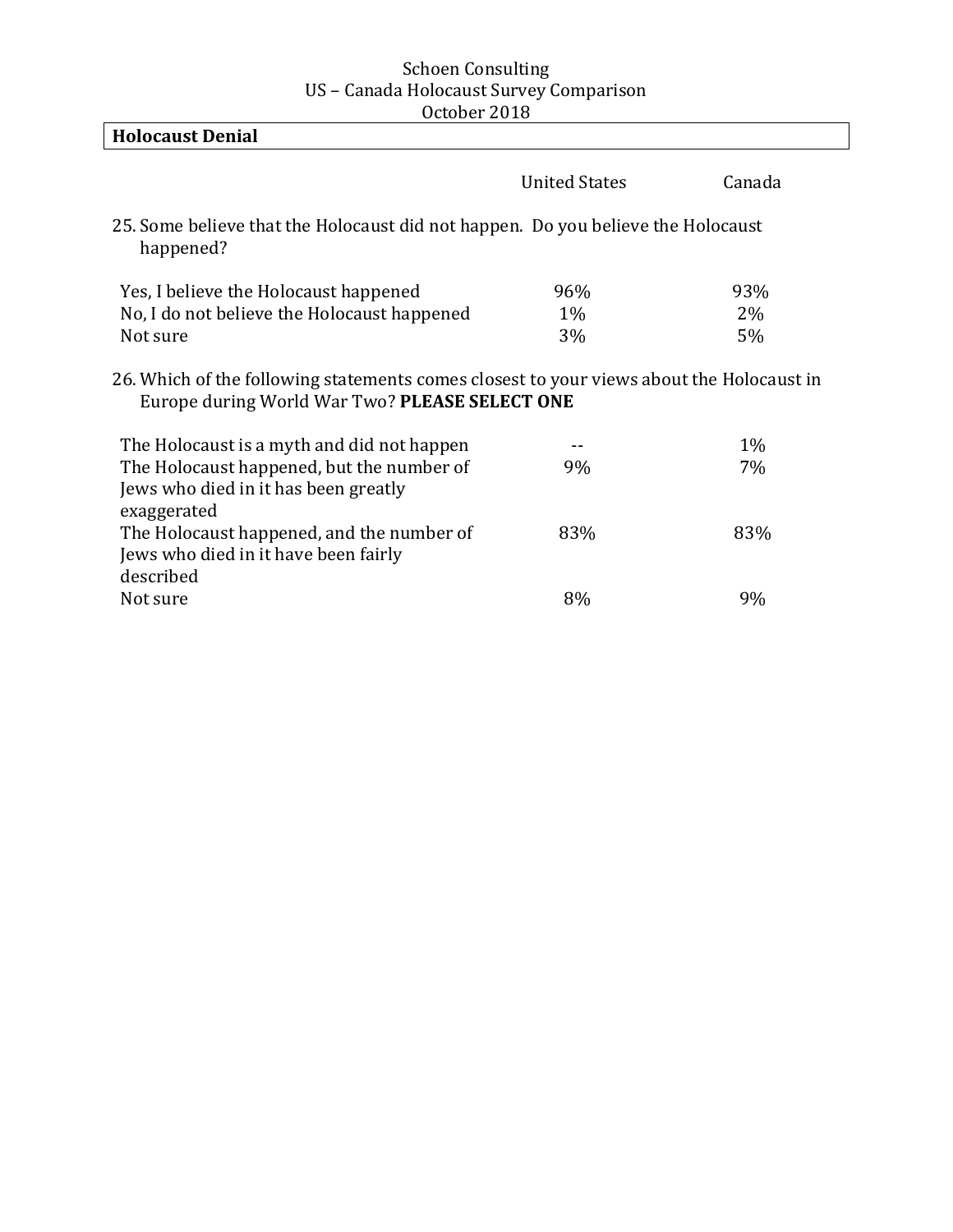| <b>Perceptions/Misperceptions</b>           |                                                                                             |        |
|---------------------------------------------|---------------------------------------------------------------------------------------------|--------|
|                                             | <b>United States</b>                                                                        | Canada |
| Holocaust.                                  | 27. Some non-Jews, or "righteous gentiles," risked their lives to save Jews during the      |        |
| <b>TOTAL AGREE</b>                          | 95%                                                                                         | 85%    |
| <b>TOTAL DISAGREE</b>                       | 1%                                                                                          | 2%     |
|                                             |                                                                                             |        |
| <b>Strongly Agree</b>                       | 65%                                                                                         | 49%    |
| Agree                                       | 30%                                                                                         | 36%    |
| Neutral                                     | 3%                                                                                          | 9%     |
| Disagree                                    | 1%                                                                                          | 1%     |
| <b>Strongly Disagrre</b>                    | $\sim$ $-$                                                                                  | 1%     |
| Not sure                                    | 1%                                                                                          | 4%     |
|                                             | 28. Fewer people seem to care about the Holocaust today than they used to.                  |        |
| <b>TOTAL AGREE</b><br><b>TOTAL DISAGREE</b> | 70%                                                                                         | 57%    |
|                                             | 13%                                                                                         | 16%    |
| <b>Strongly Agree</b>                       | 11%                                                                                         | 14%    |
| Agree                                       | 59%                                                                                         | 43%    |
| Neutral                                     | 15%                                                                                         | 23%    |
| Disagree                                    | 9%                                                                                          | 14%    |
| <b>Strongly Disagrre</b>                    | 4%                                                                                          | 2%     |
| Not sure                                    | 2%                                                                                          | 4%     |
| happen again.                               | 29. It is important to continue teaching people about the Holocaust, in part, so it doesn't |        |
| <b>TOTAL AGREE</b>                          | 80%                                                                                         | 85%    |
| TOTAL DISAGREE                              | 3%                                                                                          | 1%     |
| <b>Strongly Agree</b>                       | 63%                                                                                         | 58%    |
| Agree                                       | 17%                                                                                         | 27%    |
| Neutral                                     | 14%                                                                                         | 10%    |
| <b>Disagree</b>                             | 3%                                                                                          | 1%     |

Strongly Disagrre -- -- Not sure  $3\%$  4%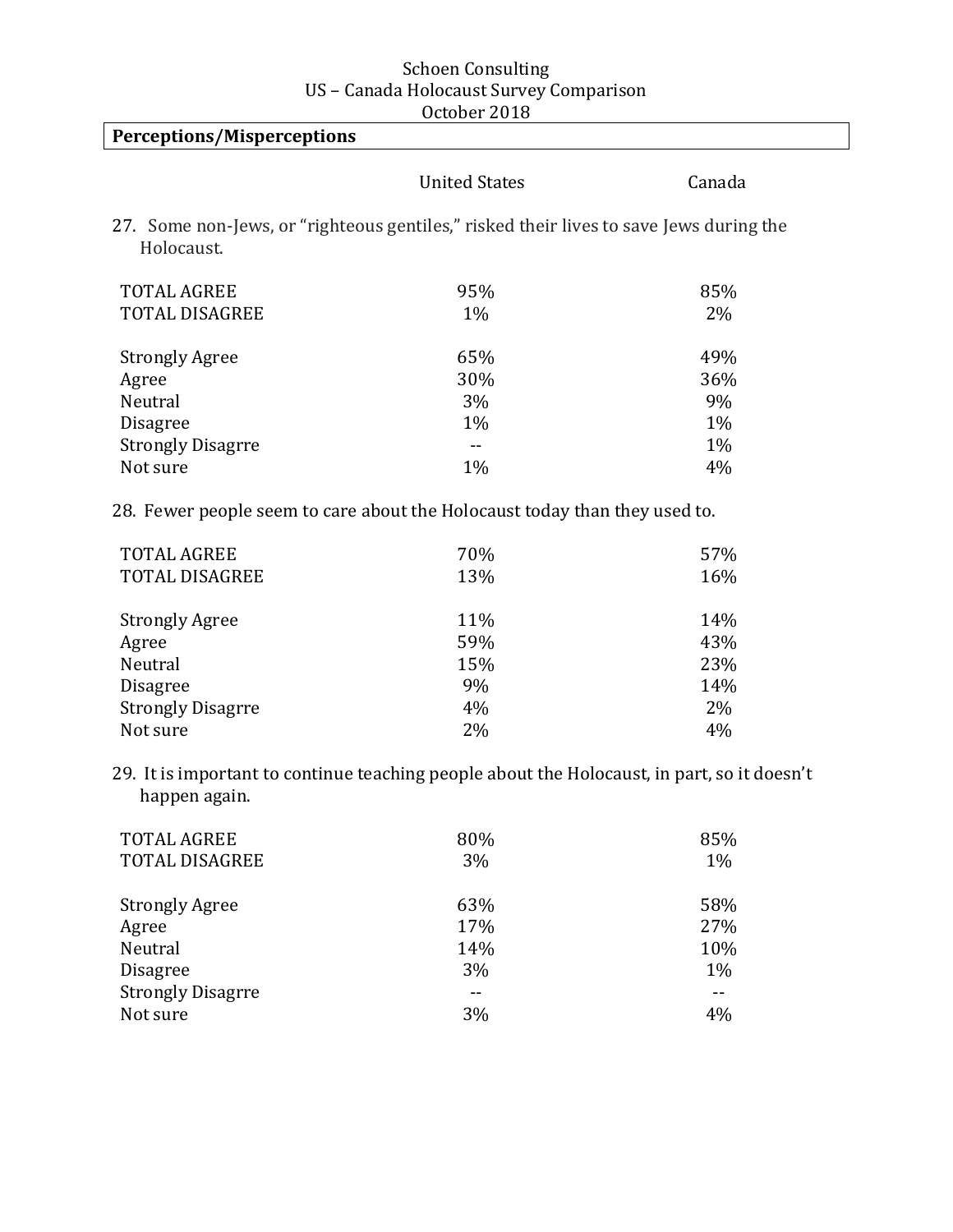30. The Holocaust could happen again.

| <b>TOTAL AGREE</b><br><b>TOTAL DISAGREE</b> | 58%<br>20% | 45%<br>23% |
|---------------------------------------------|------------|------------|
| <b>Strongly Agree</b>                       | 30%        | 18%        |
| Agree                                       | 28%        | 27%        |
| Neutral                                     | 19%        | 25%        |
| <b>Disagree</b>                             | 15%        | 16%        |
| <b>Strongly Disagrre</b>                    | 5%         | 7%         |
| Not sure                                    | 3%         | 7%         |

31. The Holocaust is unique and different than any other act of genocide that has occurred in the  $20<sup>th</sup>/21<sup>st</sup>$  century.

| <b>TOTAL AGREE</b><br><b>TOTAL DISAGREE</b> | 65%<br>9% | 57%<br>17% |
|---------------------------------------------|-----------|------------|
| <b>Strongly Agree</b>                       | 34%       | 30%        |
| Agree                                       | 31%       | 27%        |
| Neutral                                     | 24%       | 22%        |
| <b>Disagree</b>                             | 7%        | 13%        |
| <b>Strongly Disagrre</b>                    | 2%        | 4%         |
| Not sure                                    | 2%        | 4%         |

32. Holocaust education should be compulsory in school.

| <b>TOTAL AGREE</b><br><b>TOTAL DISAGREE</b> | 88%<br>2% | 72%<br>12% |
|---------------------------------------------|-----------|------------|
| <b>Strongly Agree</b>                       | 57%       | 33%        |
| Agree                                       | 31%       | 39%        |
| Neutral                                     | 10%       | 16%        |
| <b>Disagree</b>                             | 1%        | 7%         |
| <b>Strongly Disagrre</b>                    | 1%        | 5%         |
| Not sure                                    |           |            |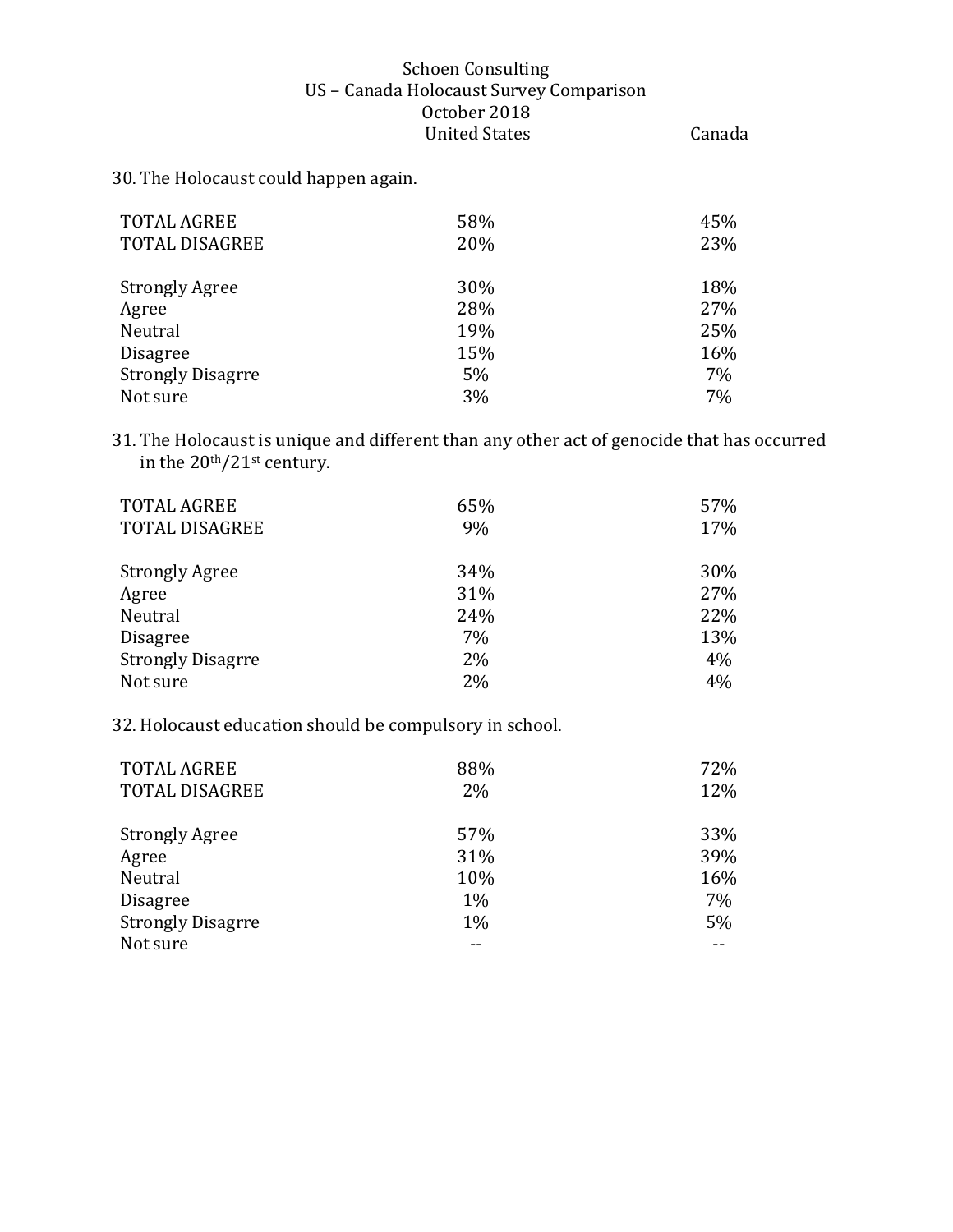# 33. People still talk too much about what happened during the Holocaust.

| <b>TOTAL AGREE</b>       | 18% | 9%  |
|--------------------------|-----|-----|
| <b>TOTAL DISAGREE</b>    | 53% | 62% |
|                          |     |     |
| <b>Strongly Agree</b>    | 4%  | 3%  |
| Agree                    | 14% | 6%  |
| Neutral                  | 29% | 25% |
| <b>Disagree</b>          | 28% | 27% |
| <b>Strongly Disagrre</b> | 25% | 35% |
| Not sure                 |     | 4%  |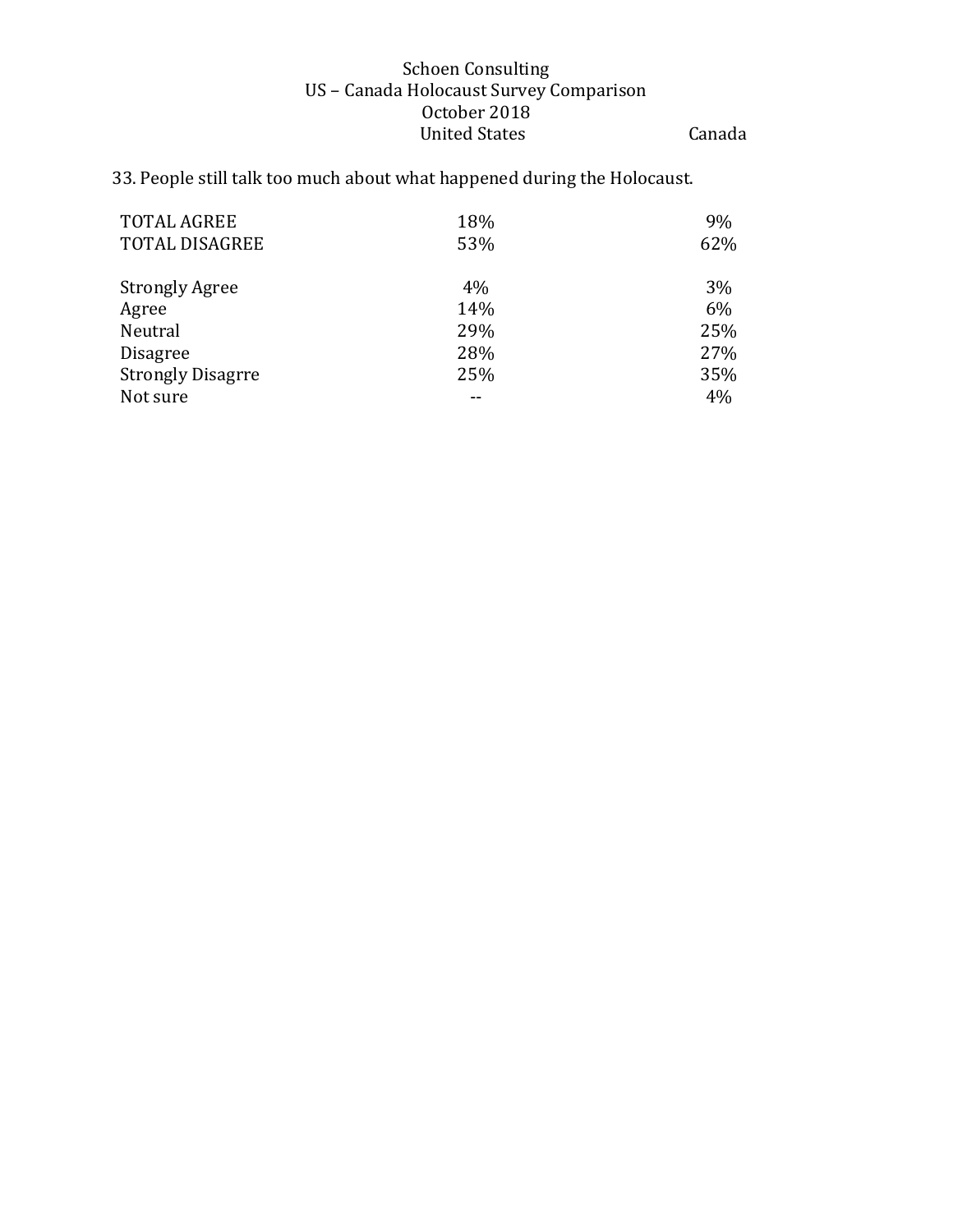| <b>Holocaust Education</b>                        |                      |        |
|---------------------------------------------------|----------------------|--------|
|                                                   | <b>United States</b> | Canada |
| 34. Where did you first hear about the Holocaust? |                      |        |
| At school                                         | 59%                  | 40%    |
| At home                                           | 11%                  | 15%    |
| Television                                        | 7%                   | 13%    |
| <b>Books</b>                                      | 6%                   | 7%     |
| <b>Movies</b>                                     | 5%                   | 5%     |
| Internet/online                                   | 2%                   | 3%     |
| From a friend                                     | 1%                   | 2%     |
| At a house of worship                             | 2%                   | $1\%$  |
| Museums                                           | 1%                   | --     |

# 35. If respondents answer [Books], [Television] or [Movies], which? [OPEN ENDED]

| Schindler's List                  | 18% | 7%  |
|-----------------------------------|-----|-----|
| Anne Frank: Diary of a Young Girl | 27% | 5%  |
| Number the Stars                  | 1%  |     |
| The Boy in the Striped Pyjamas    | 2%  | 1%  |
| The Pianist                       |     | 1%  |
| Life is Beautiful                 | 6%  | 1%  |
| Holocaust (film)                  | 15% | 1%  |
| <b>Other</b>                      | 7%  | 51% |
| Not sure                          | 19% | 11% |

Other  $2\%$  2%  $2\%$ Not sure  $4\%$   $12\%$ 

36. And from what you can remember, how old were you when you first heard about the Holocaust? 

| Under 5                      | 3%  | 4%  |
|------------------------------|-----|-----|
| $5 - 10$                     | 34% | 28% |
| $11-17$ years                | 50% | 45% |
| 18-22 years                  | 3%  | 5%  |
| $23+$                        | 2%  | 5%  |
| I never heard about the      | --  | 2%  |
| Holocaust before this survey |     |     |
| Not sure                     | 8%  | 11% |
|                              |     |     |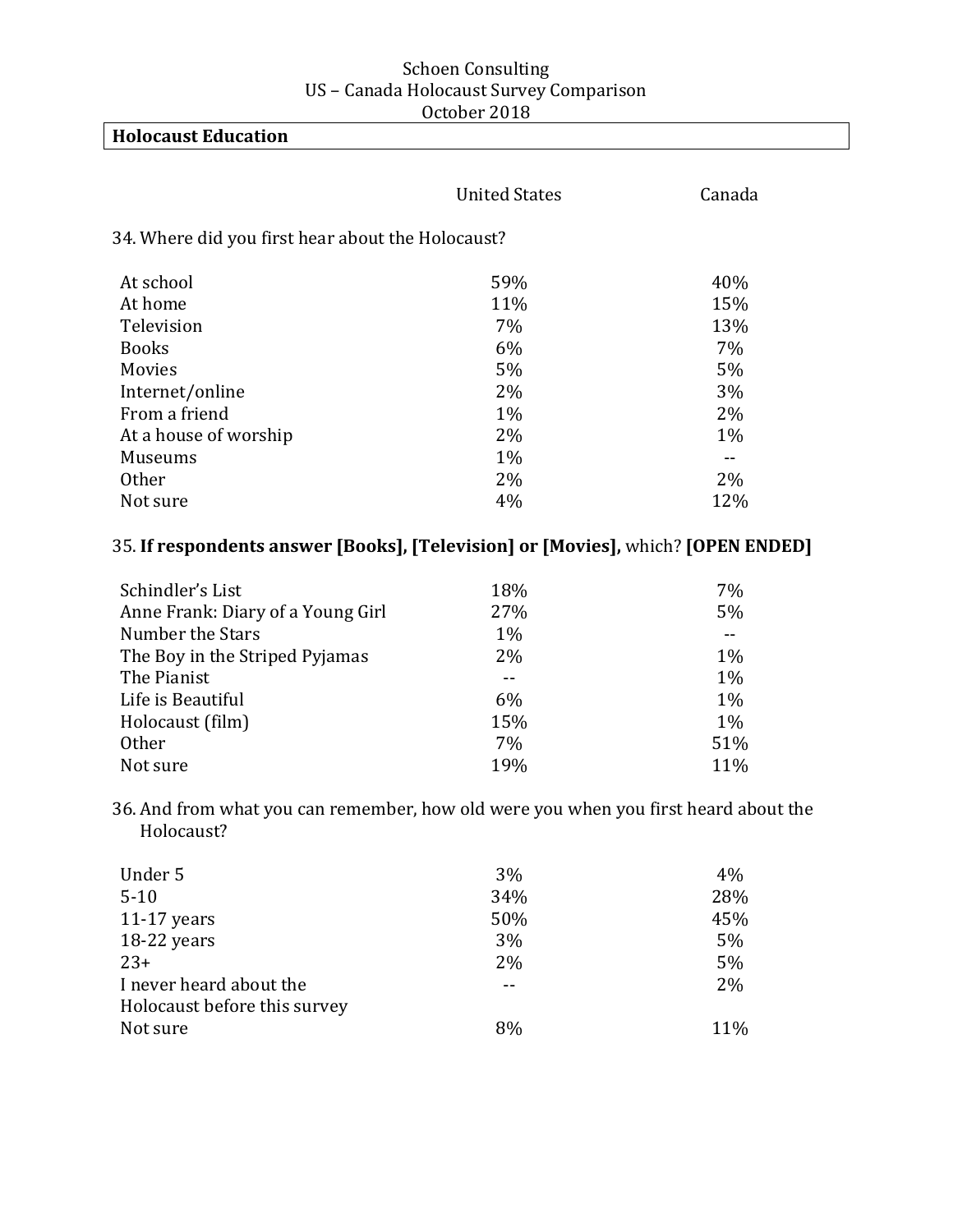37. Do you think that all students should learn about the Holocaust while at school?

| Yes            | 93% | 82% |
|----------------|-----|-----|
| N <sub>0</sub> | 2%  | 7%  |
| Not sure       | 5%  | 11% |

38. Who do you think should be responsible for providing education about the Holocaust? **SELECT ALL THAT APPLY** 

| Schools/teachers              | 81% | 77% |
|-------------------------------|-----|-----|
| Parents                       | 41% | 48% |
| The government                | 32% | 32% |
| Religious institutions        | 17% | 21% |
| Non-profit organizations      | 12% | 13% |
| The private sector            | 7%  | 10% |
| It is no one's responsibility | 3%  | 9%  |
| Not sure                      | 2%  | 6%  |

39. Do you think that schools spend enough time teaching students about the Holocaust?

| Schools spend too much time    | $1\%$ | 4%  |
|--------------------------------|-------|-----|
| teaching about the Holocaust   |       |     |
| Schools spend enough time      | 31%   | 25% |
| teaching about the Holocaust   |       |     |
| Schools should spend more time | 48%   | 44% |
| teaching about the Holocaust   |       |     |
| Not sure                       | 20%   | 27% |

40. Do you think that the lessons taught in schools about the Holocaust are historically accurate?

| Lessons about the Holocaust are<br>completely historically accurate  | 24% | 24% |
|----------------------------------------------------------------------|-----|-----|
| Lessons about the Holocaust are<br>mostly historically accurate, but | 52% | 43% |
| could be better                                                      |     |     |
| Lessons about the Holocaust are                                      | 7%  | 2%  |
| historically inaccurate                                              |     |     |
| Not sure                                                             | 17% | 31% |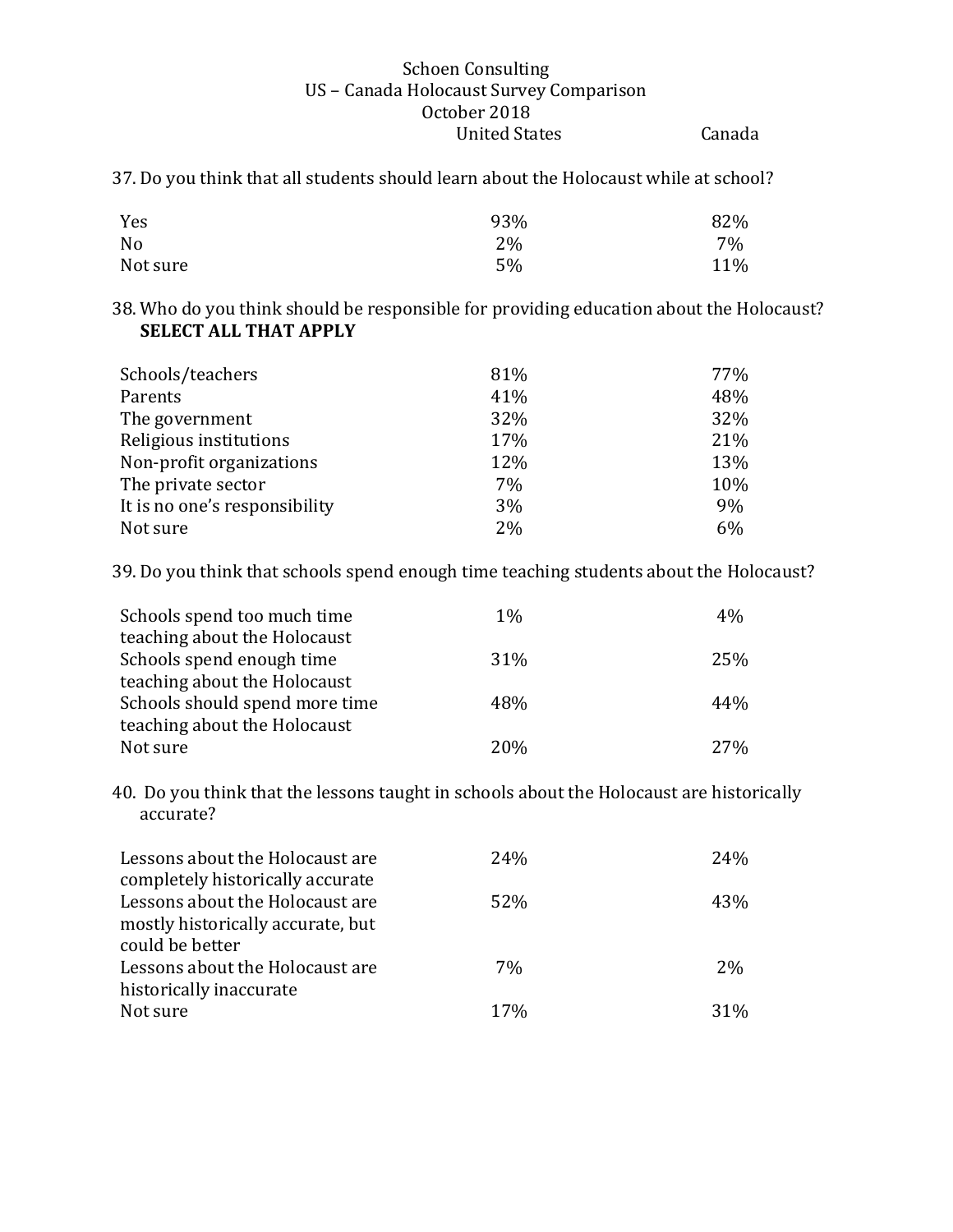41. Have you personally or has anyone you know visited a Holocaust museum? I have personally visited a Holocaust museum 20% 11% I have not visited, but someone I know has visited 25% 18% I have not visited a Holocaust museum and do not know anyone who has visited one 40% 62% Not sure  $15\%$  9% 42. Do you personally know or know of a survivor of the Holocaust? I personally know a survivor of the Holocaust/knew a survivor who has passed away 12% 10% I know of a survivor of the Holocaust but do not know him/her personally 22% 21% I do not know or know of a survivor of the Holocaust 61% 62% Not sure  $5\%$   $7\%$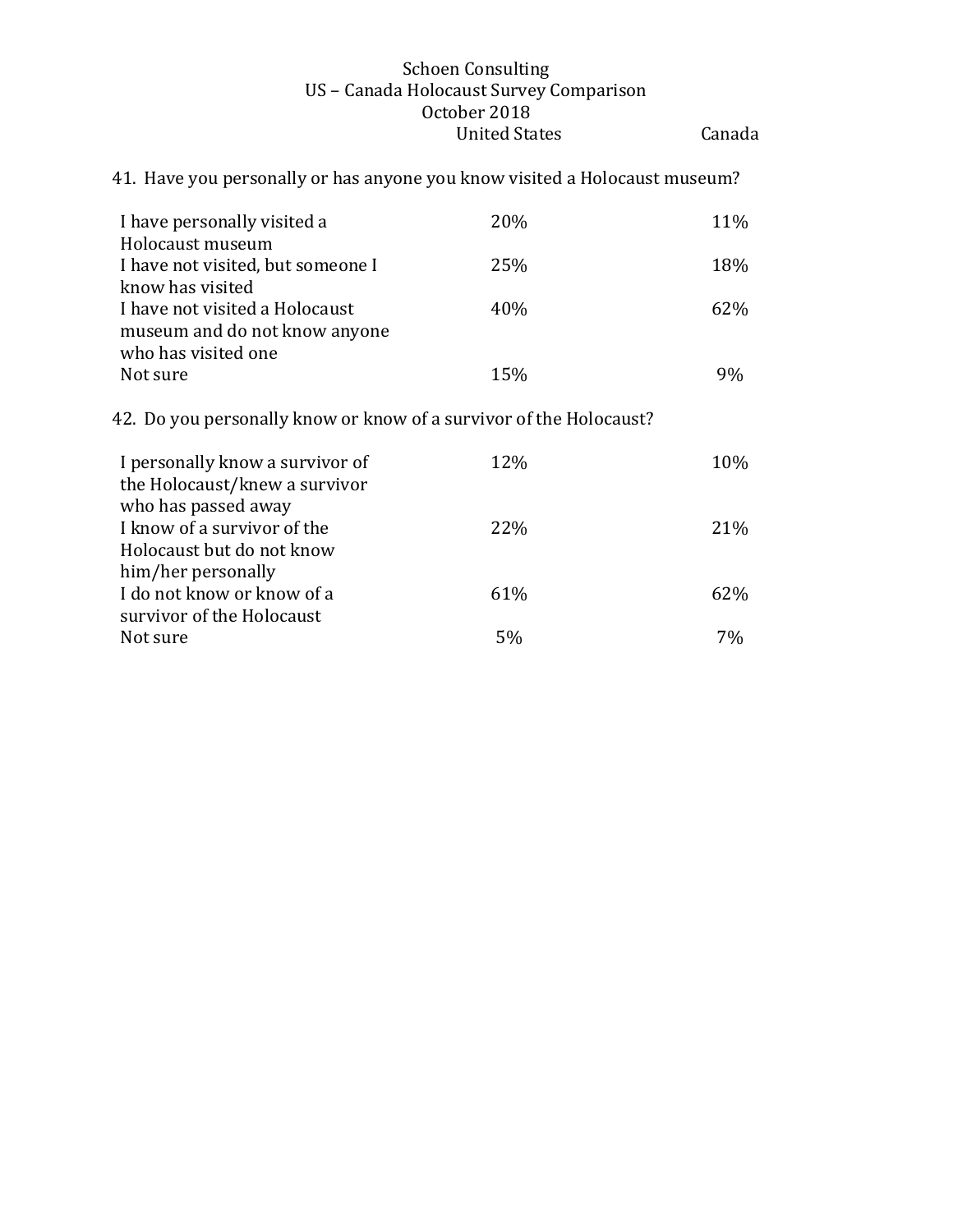| <b>Antisemitism &amp; Neo-Nazism</b>                                                                                 |                      |        |
|----------------------------------------------------------------------------------------------------------------------|----------------------|--------|
|                                                                                                                      | <b>United States</b> | Canada |
| 43. Have you heard of antisemitism?                                                                                  |                      |        |
| Yes, I have definitely heard about antisemitism                                                                      | 57%                  | 55%    |
| Yes, I think I've heard about the antisemitism                                                                       | 13%                  | 9%     |
| I have heard the term generally but not sure what it means                                                           | 9%                   | 14%    |
| No, I don't think I have heard the word before                                                                       | 7%                   | 7%     |
| No, I definitely have not heard the word before                                                                      | 7%                   | 8%     |
| I'm not sure if I've heard the word or not                                                                           | 7%                   | 7%     |
| 44. And in your own words, what does antisemitism mean? OPEN END WITH PRECODES                                       |                      |        |
| Hostility to Jews                                                                                                    | 48%                  | 36%    |
| Discrimination against Jews                                                                                          | 20%                  | 13%    |
| Prejudice against Jews                                                                                               | 21%                  | 10%    |
| Violence against Jews                                                                                                | 1%                   | 2%     |
| Other                                                                                                                | 12%                  | 19%    |
| Not sure                                                                                                             | 9%                   | 20%    |
| 45. Okay, and from what you know or have heard, how many, if any, neo-Nazis are there in<br>the United States today? |                      |        |
| <b>GREAT DEAL/MANY</b>                                                                                               | 51%                  | 47%    |
| FEW/NONE AT ALL                                                                                                      | 33%                  | 30%    |
| A great deal                                                                                                         | 17%                  | 15%    |
| Many                                                                                                                 | 34%                  | 32%    |
| A few                                                                                                                | 31%                  | 27%    |
| None at all                                                                                                          | 2%                   | 3%     |
| Not sure                                                                                                             | 16%                  | 23%    |
|                                                                                                                      |                      |        |

46. Do you think that it is acceptable for an individual to hold neo-Nazi views?

| <b>TOTAL ACCEPTABLE</b><br>TOTAL UNACCEPTABLE | 11%<br>78% | 9%<br>79% |
|-----------------------------------------------|------------|-----------|
| Strongly acceptable                           | 4%         | 3%        |
| Somewhat acceptable                           | 7%         | 6%        |
| Somewhat unacceptable                         | 14%        | 11%       |
| Strongly unacceptable                         | 64%        | 68%       |
| Not sure                                      | 11%        | 12%       |